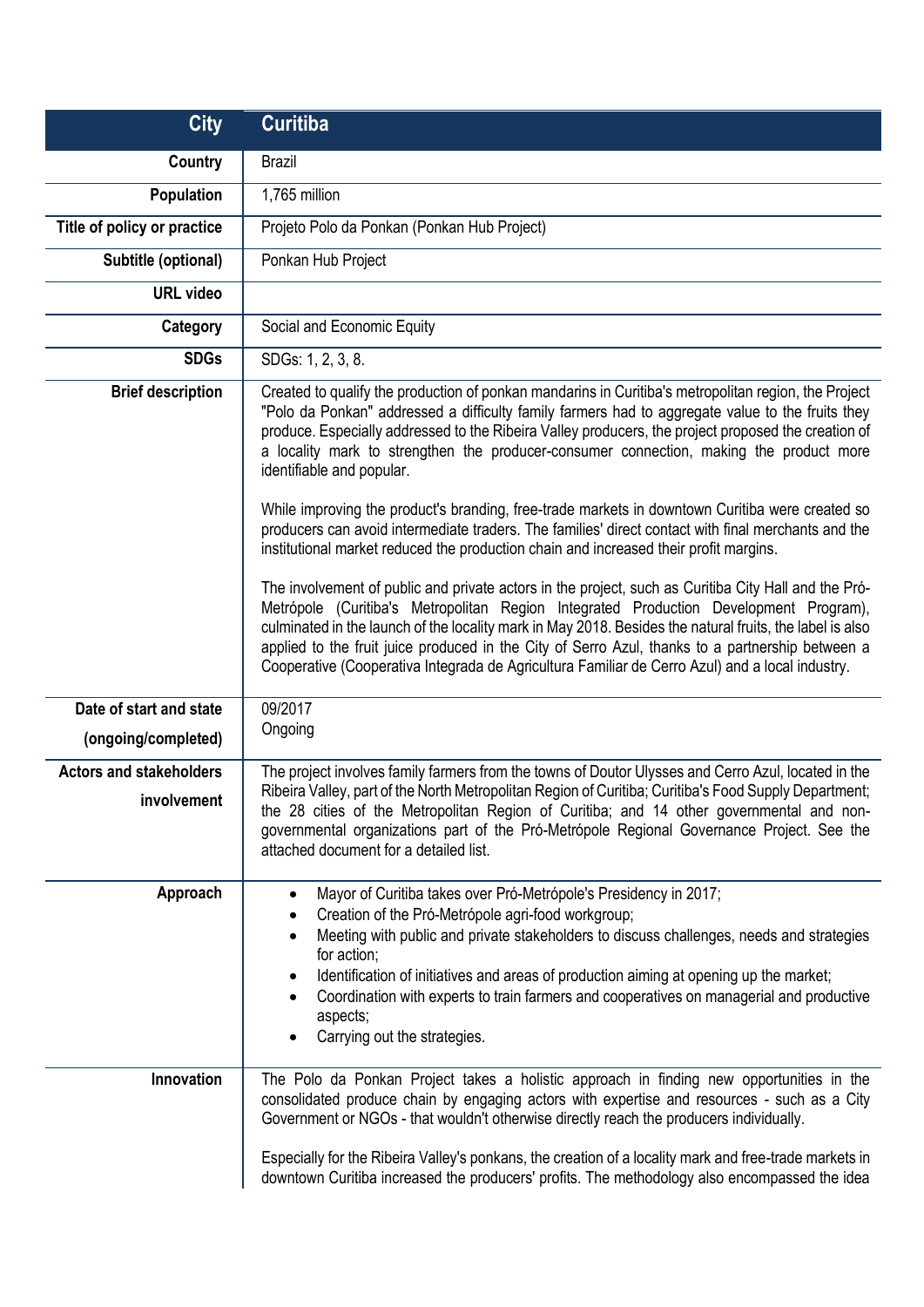|                              | to raise awareness among people about the benefits of buying local products as a way to tackle<br>climate change, and to reduce the product chain.                                                                                                                                                                                                                                                                                                                                   |
|------------------------------|--------------------------------------------------------------------------------------------------------------------------------------------------------------------------------------------------------------------------------------------------------------------------------------------------------------------------------------------------------------------------------------------------------------------------------------------------------------------------------------|
|                              | The integration of policies and stakeholders increased the product's quality and opened a range of<br>possibilities for the use of inferior quality fruits, such as juices and derivatives, reducing wastage.                                                                                                                                                                                                                                                                        |
| Impact                       | Considering that the two main towns participating in the project have a substantially lower GDP per<br>capita compared to the capital - Curitiba: R\$ 44.239 versus R\$ 14.650 in Cerro Azul and R\$ 11.518<br>in Doutor Ulysses (IBGE, 2016) – alternatives to income generation are much needed to ensure<br>equity in the Ribeira Valley.                                                                                                                                         |
|                              | The Polo da Ponkan Project allowed the increase in the profits of family farmers and the reduction<br>of waste from the harvests.                                                                                                                                                                                                                                                                                                                                                    |
|                              | Direct sales in downtown Curitiba resulted in a 75% average increase in the price per kilogram when<br>compared to 2017 sales. Producers sold 12 tons of ponkans during the 2018 harvest season,<br>resulting in R\$ 24.500 in gross income.                                                                                                                                                                                                                                         |
|                              | A juice factory installed in Cerro Azul, producing 6,000 liters/day, was integrated into the project,<br>giving a long-term continuation for the project. Using only below-standard fruits, that would neither<br>be harvested nor discarded, it was possible to sign a contract with the City of Curitiba to supply its<br>public schools during one year with 23,000 liters of ponkan juice and 34,200 liters of watermelon<br>juice, in an agreement that reached R\$ 601,047.70. |
| Inclusion                    | Thanks to the expertise of Curitiba and the Pró-Metrópole Program, it was possible to encompass<br>in a greater or lesser extent thematic, territorial, and social inclusion in the Polo da Ponkan Project.                                                                                                                                                                                                                                                                          |
|                              | Considering the signed contracts with the city, creation of cooperatives, professionalization, and the<br>opportunity to conduct direct sales in downtown Curitiba, the Ribeira Valley Ponkan had its<br>aggregated value increased and made possible for producers to expand their market.                                                                                                                                                                                          |
|                              | Another important aspect is to keep fostering the relationships among local markets in the<br>Metropolitan Region of Curitiba. The area as a whole has a vocation for agriculture, and this project<br>produced better income distribution and created new opportunities in the area.                                                                                                                                                                                                |
|                              | Supported by the technical consultancy, wastage decreased with training, improvements in the<br>distribution strategy, and the partnership with a juice factory. This reduction in the production chain<br>and the local consumption of the ponkans also presents a real impact on logistics and,<br>consequently, in the emissions of pollutants.                                                                                                                                   |
|                              | Considering the vocation Curitiba's Metropolitan Region has towards agriculture, it is always<br>important to reinforce the links between the local markets - better-distributing income and<br>opportunities in the area.                                                                                                                                                                                                                                                           |
|                              | The tendency, as shown in the number of cooperatives operating in the region which increased from<br>20 in 2017 to 79 this year, attests that professionalization and unionization should keep increasing.                                                                                                                                                                                                                                                                           |
| <b>Adversity coefficient</b> | We chose the locations to implement the project according to the importance of the agricultural<br>sector in those towns' economies and the general low-income profile of the families living in the<br>Ribeira Valley.                                                                                                                                                                                                                                                              |
|                              | The past structure of the agri-food chain could explain some of these adversities. Producers faced<br>an unfeasible financial model, with too many links in the production chain, and were not articulated<br>in a way that would allow for the implementation of different strategies towards better agricultural<br>practices, disregarding physiological and agronomic aspects.                                                                                                   |